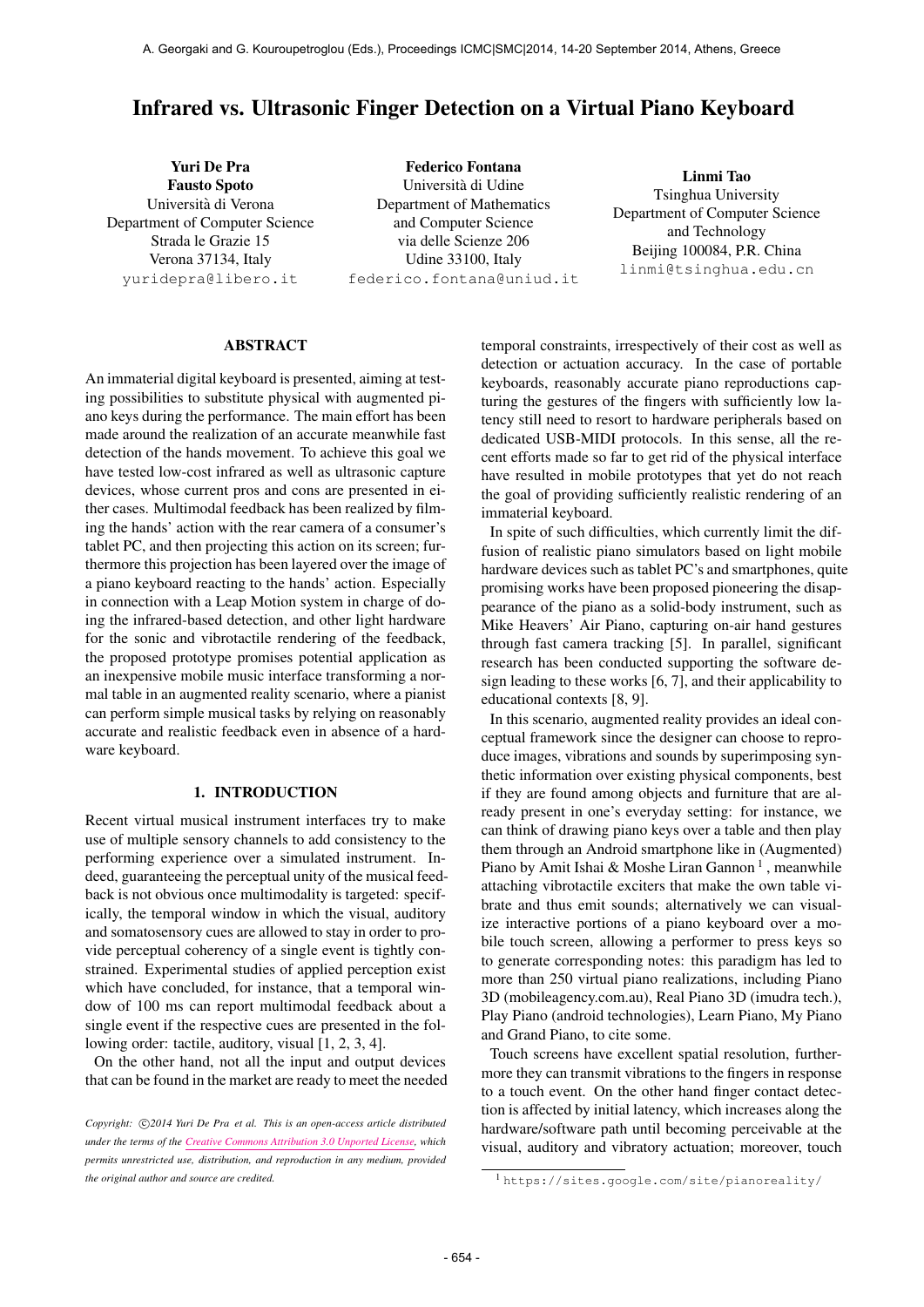screens are not sensitive to variable force. In an effort to overcome the variable force detection problem we moved the input interface elsewhere: more precisely, below the screen.

The prototyped concept is depicted in Figure 1: it consists



Figure 1. On-screen projection of the augmented piano keyboard in action.

of a tablet showing the performer's hands on the screen, and furthermore augmenting the playing scenario by an image of a piano keyboard actuated by their action, appearing on the same screen. Moving images of the hands are captured using the web camera behind the tablet; in parallel, the piano keyboard is superimposed as a semitransparent image layer. Sound, as we will see later, is generated depending on the moving speed of the fingers. Currently we are using a Google Nexus 10: a ten-inch tablet operated by Android 4.4.

The research work on this concept does not aim at challenging the sensations coming from playing a real piano. Rather, it is centered around the search for a reasonably acceptable, well-balanced multimodal experience for the performer. In fact, the absence of a real keyboard does not prevent from prompt somatosensory feedback as the performer taps, for instance, on a rigid table; however, the precise but inherently poor haptic experience needs to be supported, and possibly improved by precisely space-aligned, accurately synchronized and musically realistic synthetic cues.

To date the sound synthesis problem has largely been solved, as the generation of convincing real-time sounds is made possible by the existence of fast and accurate samplebased or physically-informed sound models. Among the various sonic reproduction techniques, these sounds can be radiated via proper vibrotactile exciters located directly where the performer taps (e.g., the table): this solution provides an auditory impression similar to staying in front of the piano soundboard.

Concerning the display, relatively small delays affecting the visual flow from the screen become tolerable once the sequence tactile–auditory–visual is respected. In our system, however, subjective experiments should be made to quantify the perceptual unity of the resulting multimodal feedback [4].

In this paper we report results of our design and realization activity, aiming at achieving coherency of the multimodal feedback from the interface of Figure 1 and, ultimately, an overall feeling of natural interaction with the system. This activity so far has focused on the detection part of the system: once integrated with a powerful sound synthesis engine it has potential to lead to a portable, low cost augmented keyboard of reasonable quality supporting the activity of composers, early students and practitioners once having their mobile device at hand.

## 2. HANDS' ACTIVITY DETECTION

Web cameras aboard current mobile devices perform accurate meanwhile too slow visual captures, especially if the auto-focus function is implemented by the camera and cannot be disabled. As explained in the introduction, the latency of the video may be tolerable for the pianist but certainly prevents from using these captured data for triggering the sonic and vibrational feedback [10]. Hence, alternative detection strategies must be investigated.

#### 2.1 Infrared detection system

Recent infra-red visual tracking systems, such as the Microsoft Kinect<sup>TM</sup> and Leap Motion<sup>TM</sup> cameras, have gained significant success as tools capable of detecting the moving speed of recognized objects. Concerning their specific use for finger tracking, Silva et al. found that the performances of the Leap Motion system were not impressive as expected, nor was the hand articulation detection algorithm particularly robust [11]. This behavior was confirmed in our study, as also reported in the last part of this paper.

The Leap Motion controller is specifically designed for hand and finger tracking. It comes with native support to SDK and several programming languages (Python, C++, Java, etc.) and promises to identify hand and finger motions with sub-millimeter precision at high frame rate (up to 300 fps), thus creating the conditions for the recognition of a number of gestures.

We have developed a software interface on an Intel Core i3 laptop PC that receives the data from the Leap Motion driver, and then sends the spatial coordinates of the fingers to an Android application running on the tablet. This application can also use such coordinates to visualize markers that follow the fingers along their movement (see Figure 2).

Due to the characteristics of its recognition system, the Leap Motion must stay in front of the palm or back of the hands. For this reason, in our system configuration the performer taps over a transparent surface that is positioned above the camera, which in its turn is oriented toward the ceiling. Recognizing the vertical movement of the fingers, and hence their impact velocity against the keys, from stereoscopic cues of depth is not particularly efficient.

We made use of the gesture "key pressed" provided by the SDK; then, by reading the finger velocities directly from the native API, we sent MIDI data of 'note on' along with corresponding velocities to Android. Unfortunately, the captured number of false positive and false negative hits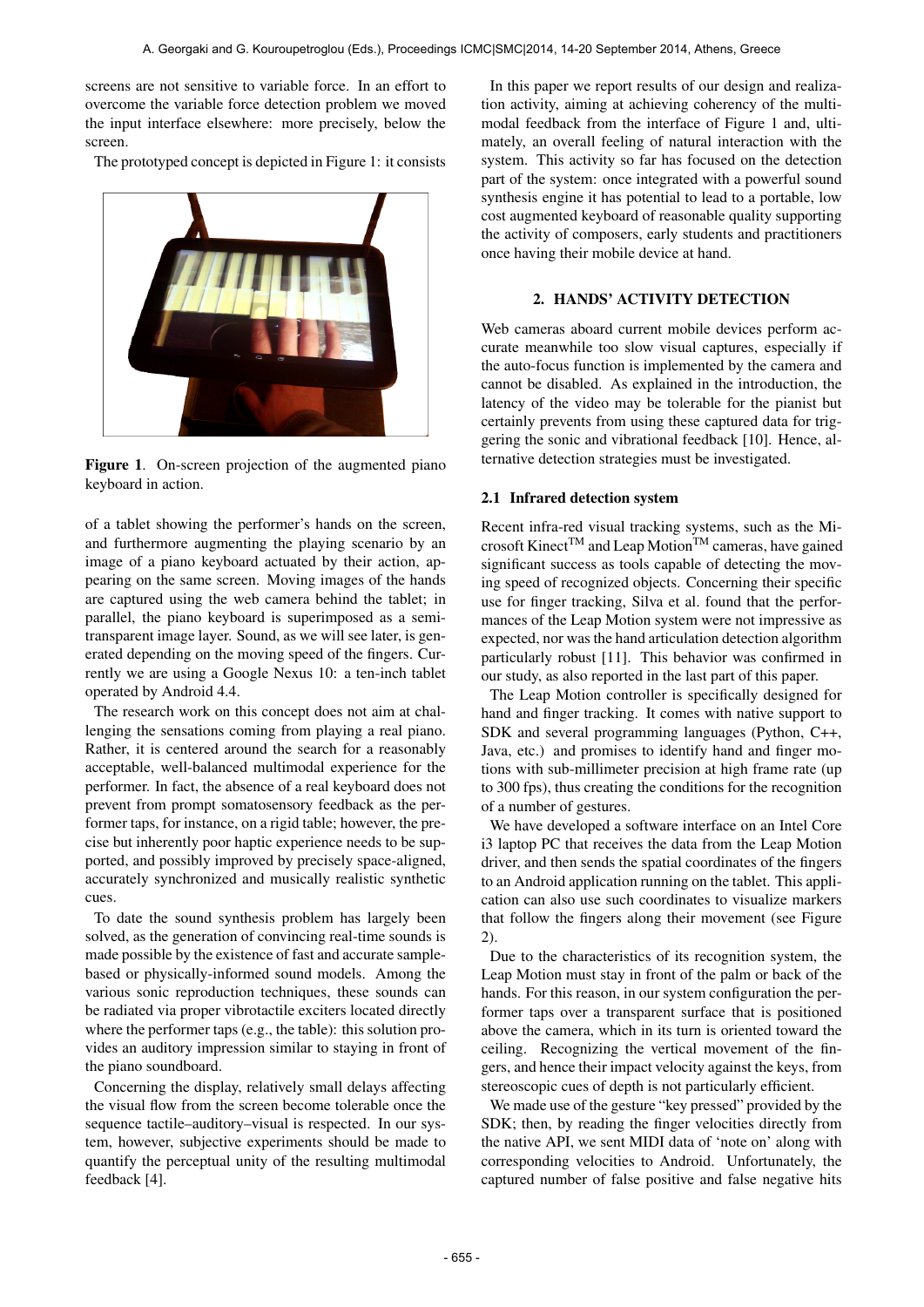

Figure 2. Detection using Leap Motion, with marked fingers.

using this procedure was annoying, as well as the latency exceedingly high.

#### 2.2 Ultrasound detection system

An alternative, less researched detection technique involves the use of ultrasound [12] and laser [13] devices, containing both the ray emitter and the receiver. Ray reflections are captured and then used to estimate the position and motion of a reflecting body—in this case the finger. To our knowledge no studies have been conducted so far, investigating on the applications of ultrasonic and laser beams for realizing piano keyboard interfaces.

We set up another system consisting of a narrow matrix of eight HC-SR04 ultrasound sensors (see Figure 3). These sensors perform best and at highest rate (i.e. 200 fps) if tuned to detect objects between 20 and 30 millimeters: for these distances in fact the sound emission-reflection mechanism, based on pulse-width modulation (PWM), runs optimally.



Figure 3. Ultrasound matrix, for eight keys.

The matrix was driven by an Arduino board. More in detail, the Arduino pings each sensor by regularly sending a trigger signal through the corresponding pin, then waits for the response from the sensors; the response times are proportional to the distance of the objects from the corresponding sensors. These actions are realized by a standard library called newPing<sup>2</sup>.

The detection procedure considers three finger-key distance thresholds, based on the positional information that is transmitted by each sensor at highest rate. The procedure uses the timestamp that labels every frame, to estimate the moving speed of the fingers in correspondence of such thresholds. Besides the small required computational effort, this procedure in particular allows for the prediction of the final velocity of the finger occurring in correspondence of the key stop position: if carefully tuned, as we want to do in a future work, a prediction strategy can compensate, all or in part, the latency that is caused by the various components of the system.

The serial communication between the Arduino and the Android application residing on the tablet was made via Internet UDP (see Figure 4); this communication adds small meanwhile unpredictable latency. We are currently overcoming this issue by substituting UDP with wired serial communication, via micro-USB, between the new Arduino ADK board and the tablet; the wired connection in fact ensures low and constant communication time.



Figure 4. Augmented reality system schema with ultrasonic hit detection.

#### 3. FEEDBACK

As previously said, the hand was visualized on the screen. Since we used the camera behind the laptop to capture this image, the visualization was affected by some latency. The result is nevertheless pleasing, as far as the image augmentation presents a piano keyboard that responds to the action of the pianist consistently. Alternatively, the touch screen can be substituted by unfolding a carpet, or even drawing a piano keyboard on the table: all such options should be tested by rigorous user experiments.

Audio is not a problem at this stage of the research: suffice to import a reasonably good digital piano sound bank in the system. Conversely, the haptic modality to date is rather unexplored, and much research has to be done to render 3D somatosensory cues representative of the keyboard: below, we report the experiences we made concerning this issue.

#### 3.1 Tactile Feedback

Reproducing, at least partially, the consistency of a piano key by virtual means is a hard task. Technologies based on ultrasounds [14, 15], air vortex generation [16], magnetic repulsion [17] have been developed to reproduce sense of

<sup>2</sup> <http://playground.arduino.cc/Code/NewPing>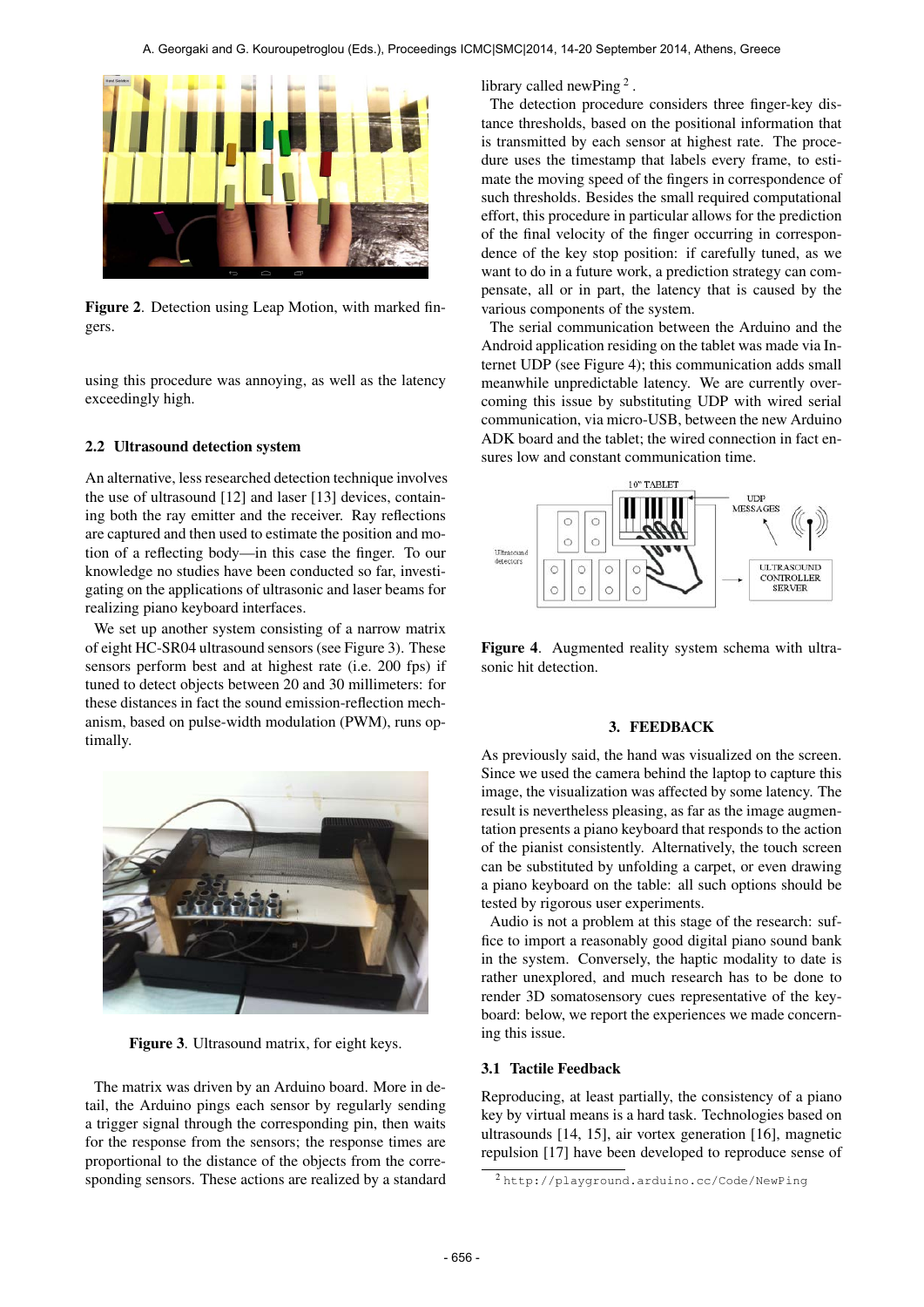materiality of interactive virtual objects, with encouraging results. We have drawn from these technologies in an effort to generate virtual somatosensory cues of piano keys, while keeping an eye open on the applicability of the resulting system to mobile contexts.

In the case of visual capture, currently an ultrasoundtransparent surface is needed where the fingers can tap. Such a solution has been proposed, for instance, in Cristal Piano [11].

In the case of ultrasound detection, we could add an elastic mesh about 33 mm above the receivers (see Figure 3), without introducing interferences in the reflected ultrasounds. This solution creates an interesting somatosensory effect of increasing feedback force with dipping of the finger inside the net.

In alternative, we asked pianists to wear gloves mounting small magnets at the fingertips (see Figure 5); then,



Figure 5. Magnetic glove.

we covered a section of the table with a surface exposing an opposed magnetic field. The force feedback resulting from the consequent magnetic repulsion presents surprisingly realistic aspects; unfortunately, pianists reported discomfort when tapping over the table or on the touch-screen meanwhile wearing these gloves.

Finally, early attempts to concentrate the beam of five high-energy ultrasonic emitters at a point located few centimeters over the table, where the pianist taps, have led to no interesting results so far.

# 4. DISCUSSION

A qualitative comparison between the two tracking systems is summarized in Table 1. Although not presenting precise figures, which would have required the use of oscilloscope, synchronized camera tracking and the like, it can give an idea of existing differences in performances and computational costs. The Leap Motion controller provides an almost continuous and spatially precise detection. On the other hand, the ultrasonic matrix needs one sensor per key.

At the moment, the hand recognition algorithm coming along with the Leap Motion is not yet suitable for tracking vertical movements of the fingers: too often it happens that fingers are not recognized by the system, especially

| <b>Property</b> | <b>Leap Motion</b> | <b>Ultrasounds</b> |
|-----------------|--------------------|--------------------|
| <i>Detected</i> | continuous detec-  | one sensor<br>per  |
| Points          | tion               | key                |
| Hardware re-    | Android via lap-   | Android via Ar-    |
| quirements      | top                | duino              |
| fps             | $30 \sim 300$      | 200                |
| False positive  | too many           | few                |
| False negative  | few                | none               |
| Latency         | acceptable         | excellent          |
| Tactile feed-   | discrete-space     | continuous (dip-   |
| back            | (surface tapping)  | ping on mesh)      |
| Subjects' tol-  | low (gloves)       | good (mesh)        |
| erance          |                    |                    |
| Full Android    | not yet            | through Arduino    |
| integration     |                    | <b>ADK</b>         |

Table 1. Comparison between Leap Motion and ultrasonic matrix detection.

after rapid actions. Hand distances from the camera which are lower than 7 centimeters are not detected, preventing from building a slim prototype. Furthermore, the detection suffers from solar light. Finally, the current drivers of the Leap Motion require lots of CPU time to identify the hands. For our purpose it would probably be much more efficient to track the pianist's fingers from the frontal position. If such drivers will feature this functionality, or at least will put raw image data available to the software environment, then the Leap Motion may become a challenging competitor in the field of music performance tracking.

The experiences using the ultrasonic detection revealed more robustness and predictable behavior. In fact, the data coming from the Arduino allowed for designing a fast and simple yet accurate distance estimation algorithm. The ultrasonic devices also offered the interesting possibility to add an elastic mesh in between the hands and the devices themselves. Conversely it is not possible to put reflective surfaces above them, as they would be mistakenly detected as additional bodies on top of the hands. Relief from this side-effect comes by slightly tilting the tablet while mounting it on the stand. Last, but not least, the ultrasoundbased approach inevitably points to a more encumbering, not necessarily portable user interface: in this sense, our experience with this approach aimed at understanding the usability of the ultrasonic devices in the musical interface context rather than promising a commercially viable design strategy.

Informal use of the prototype suggests that both systems, in front of the execution of a note, generate haptic, auditory and visual cues that elicit sensation of a single event. Sometimes during this use we encountered random latencies that almost certainly depend on the wireless transmission via UDP; this issue will be soon solved by switching to USB communication between the detection device and the tablet PC.

Both the infrared- and ultrasound-based settings are quite cheap: currently, the cost of both prototypes in terms of hardware amounts to about one hundred Euros.